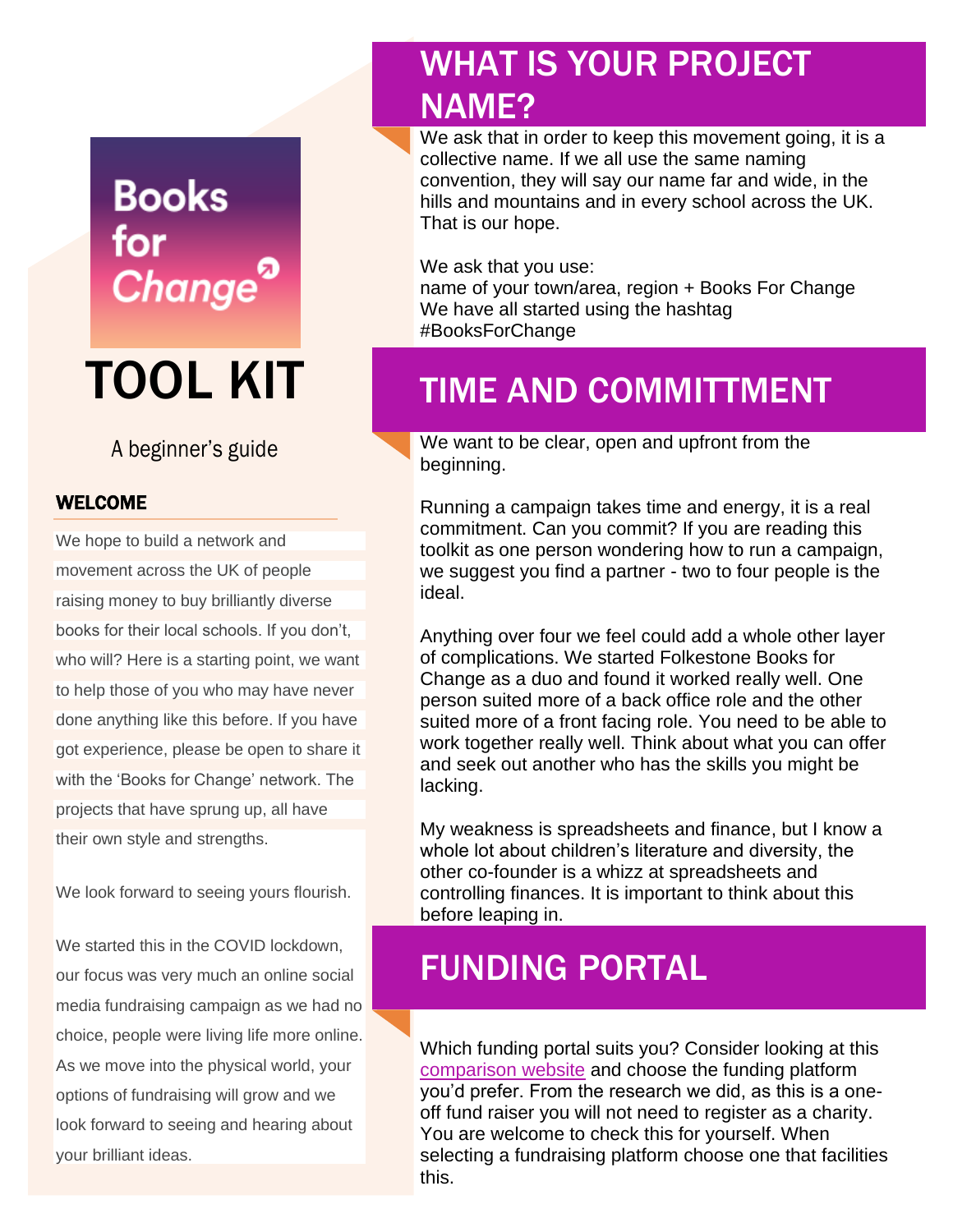### FUNDING PLATFORM

For the fundraising page, you will need some sort of visual image. Do you know anyone who can help you out with this? What about taking a photo of some books you have at home? Be careful using other people's images without permission. Could you design a logo? What about asking a child to have a go, take a photo and off you go?

You need some text, so people landing on your page can check the aims of the project. We have some suggested text here:

Headline: We're raising £xxx to buy books with diverse representation telling stories of hard fought rights and donate them to [number] primary schools in [town/area]. Thank you.

Body: We want to make sure our children know the history of struggle, resistance and hard-fought rights. We want to empower every child in our town to know that they can make a difference. We feel the starting point for this is through reading. We need our school library to stock a diverse range of fiction and non-fiction, picture and fact books that include diverse characters of colour, strong female protagonists and kids that are not afraid to be different. We know for a fact that the school library needs much more of a range so we are asking for donations, so that we can buy and donate books to [number] local primary schools in [name of your town/region area].

Check our Facebook page @[town name]BooksForChange for fund -raising events, books lists and where to buy them ethically and locally and which schools we have donated to.

If you want to get involved in some other way please make contact via [email address for your project] We believe in the power of our children, change can happen.

Thank you for your donation

**Top tips**: Be clear with potential supporters which schools will benefit. This may influence their donation if they can see a direct benefit to their kids' school. You may get requests for other schools to be included. Please encourage those people to do it for themselves in their area and direct them to our website for startup advice.

Please look at other campaigns wording for inspiration (find them on the booksforchange.co.uk campaigns).

Please take time to thank your donators and post updates on the page for those that are not following you on social media.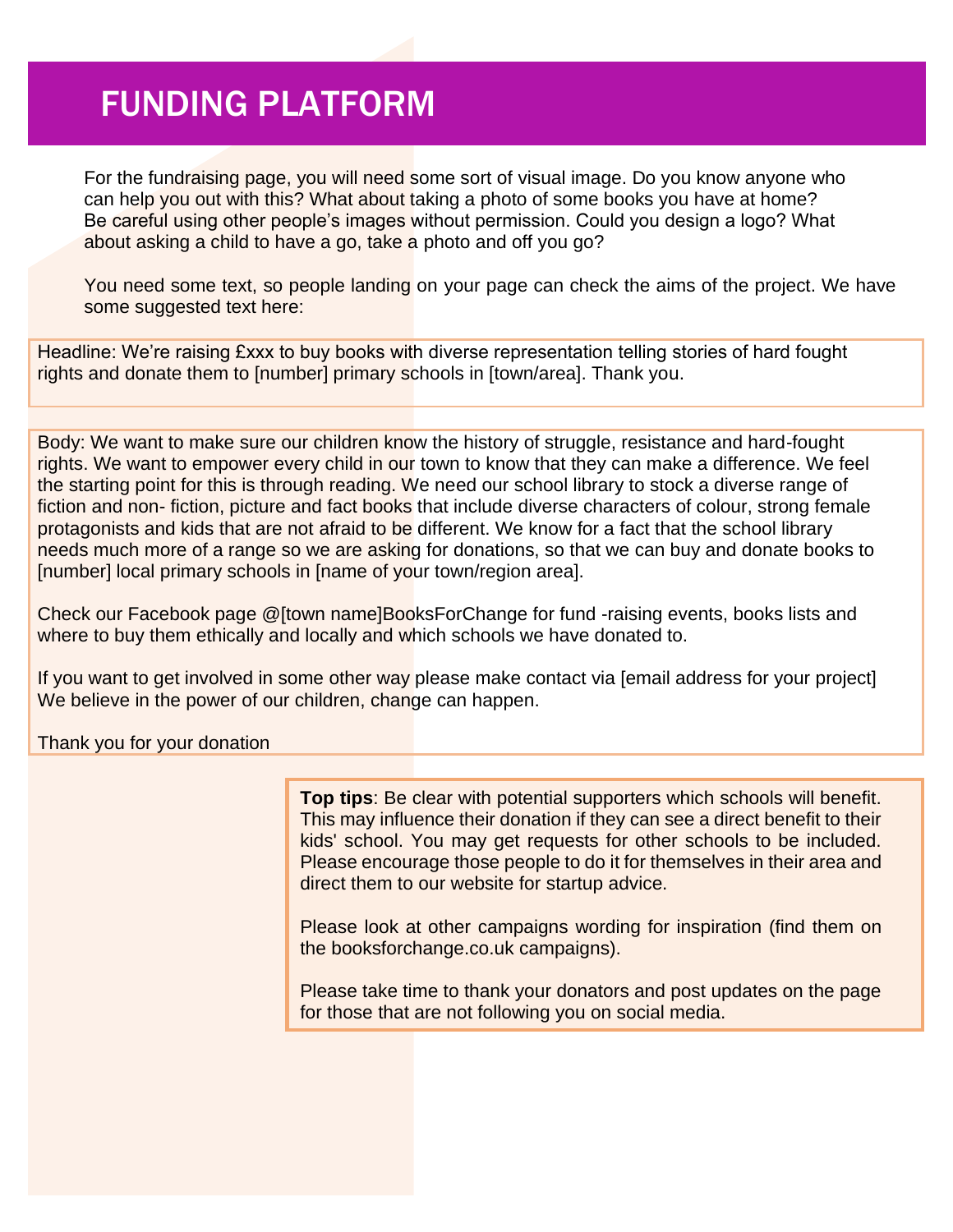# SOCIAL MEDIA: FACEBOOK

#### **Why start a Facebook page?**

- You can have a number of 'admins' who can help post and respond to messages and comments.
- You can see stats on what posts work and how many engagements you have.
- You can be messaged on there, you will probably get messages of support and offers of help.
- It becomes a resource that new followers can scroll through and share with their followers! There is a function to 'invite all' your friends. Between you I'm sure you have reach.

**Top tip** when starting out: have a few posts already up and link to your Crowd Funder pinned to the top before you invite all your friends. It can be off putting to be invited to a minimal or half constructed site.

# CONTENT

#### **Idea for posts to keep your sites fresh:**

Videos introducing yourselves and why you are starting this campaign. Your passion?

Short video's introducing the books or reading them out loud. Or how about linking to You Tube where you can often find picture story books read out?

Going 'Live' with a book reading.

Post a few books a day with web links, so that a thumbnail visual comes up – Up to you, but we didn't link to Amazon for ethical reasons, but used Good Reads, the authors own page or the publishers pages. Then it is up to your audience where they buy their own copy. We love the idea that people will also fill their homes with these delicious books, give them as gifts, as well as donate to your fund for schools.

Take a photo of a book you have and write a post and chat about why you like them or would be a benefit in your area. Show your enthusiasm for the books and ask for people to comment. The suggestions for other books and shops are really useful, especially from your local community.

Articles along the theme as the project. Find more in our 'news' page on our website. ['No reader is too young to start': anti-racist books for all children and teens'](https://www.theguardian.com/books/2020/jun/04/no-reader-is-too-young-to-start-anti-racist-books-for-all-children-and-teens?fbclid=IwAR0vhEHoUiSERrSg6ViEG6VMNTRiJ1OGrlRXM6_dTEM9SS566lpaL-k6rX0) Guardian Article

[Exclusions for racism in primary schools in England up more than 40%](https://www.bbc.co.uk/news/education-50331687?fbclid=IwAR3ymQ3eFGsesNNr6XsLsng0E) BBC article

Petitions that are related especially at the moment – such as making black history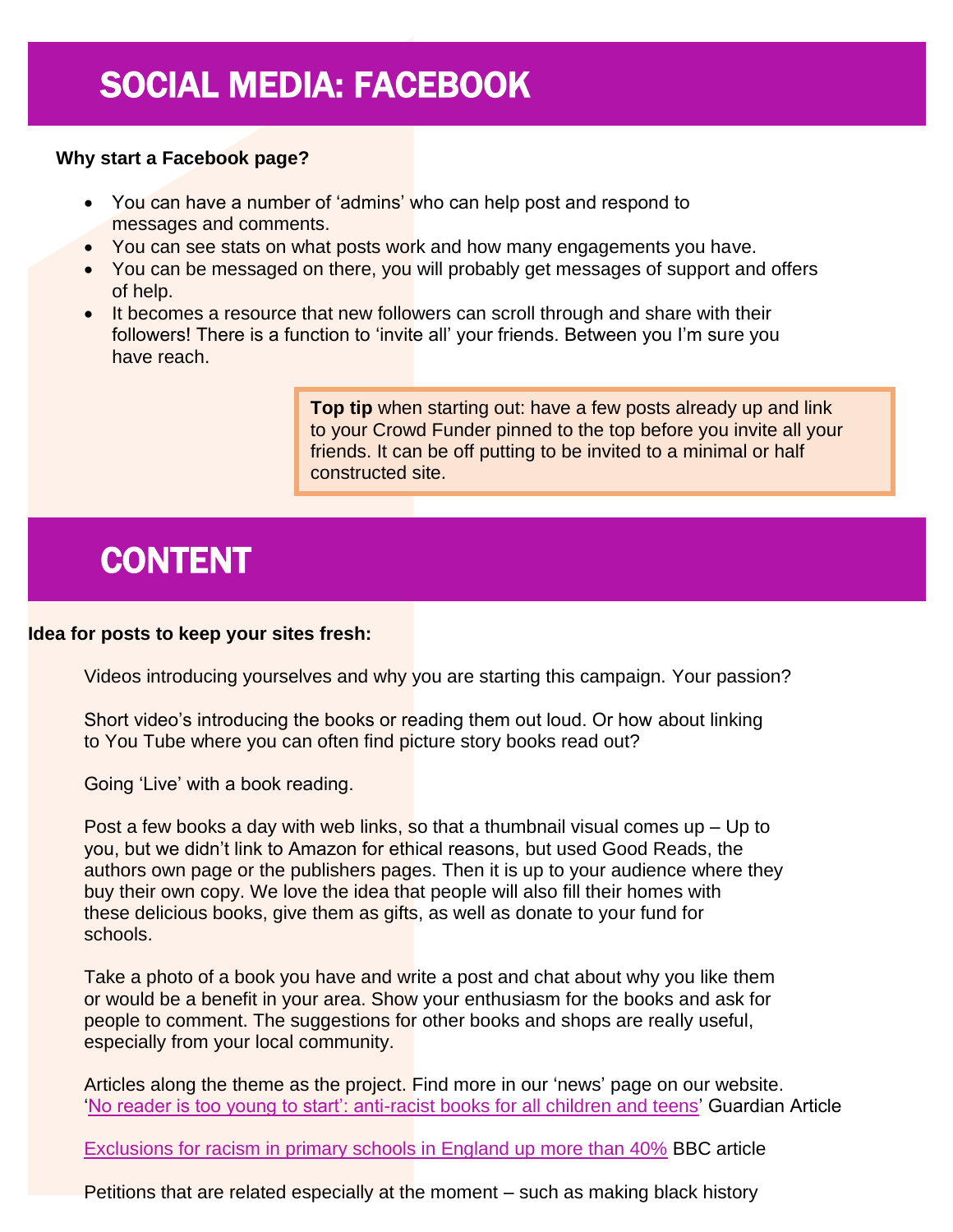part of the curriculum etc.

[Reports on representation in books in schools see the Book Trust.](https://www.booktrust.org.uk/what-we-do/programmes-and-campaigns/booktrustrepresents/representation-of-people-of-colour-among-childrens-book-authors-and-il) [Resources on how to teach children about racism and other teaching materials:](https://www.theredcard.org/resources-and-activities)

Books lists by other charities and organisations which can be found on our website on the 'books' page.

Progress on the fund raiser. Take a screen grab and add fun filters. It feels good too! We will share it too.

Create a gif for fundraising achievements and post them on stories and post.

Current events that are relevant. E.g Pride month events, books festivals etc.

Share any press that you are in and we will share it too.

Share photos of you delivering the books when the time comes.

# SOCIAL MEDIA: INSTAGRAM

Instagram posts and stories: Fun and visual!

However you will need to build followers and have strong visual ideas.

Photos of books or thumbnails/screen grabs. You can link to articles or mentions in stories etc.

Please use #BooksForChange to link us all up.

We do hope that you will also follow the other Books for Change campaigns and amplify them by sharing their posts.

# SOCIAL MEDIA: TWITTER

Rather than start a whole new handle for your project, consider using your own personal one if you already tweet, as people already know you.

To start getting followers to a new twitter account could be too lengthy for this project?

Books for Change has a twitter account @\_BooksForChange and will share your Instagram and Facebook posts. Please be aware that we cannot share 'stories', just posts. Authors are particularly receptive and will usually re tweet, so please do include them in the book review etc.

Please use #BooksForChange to link us all up.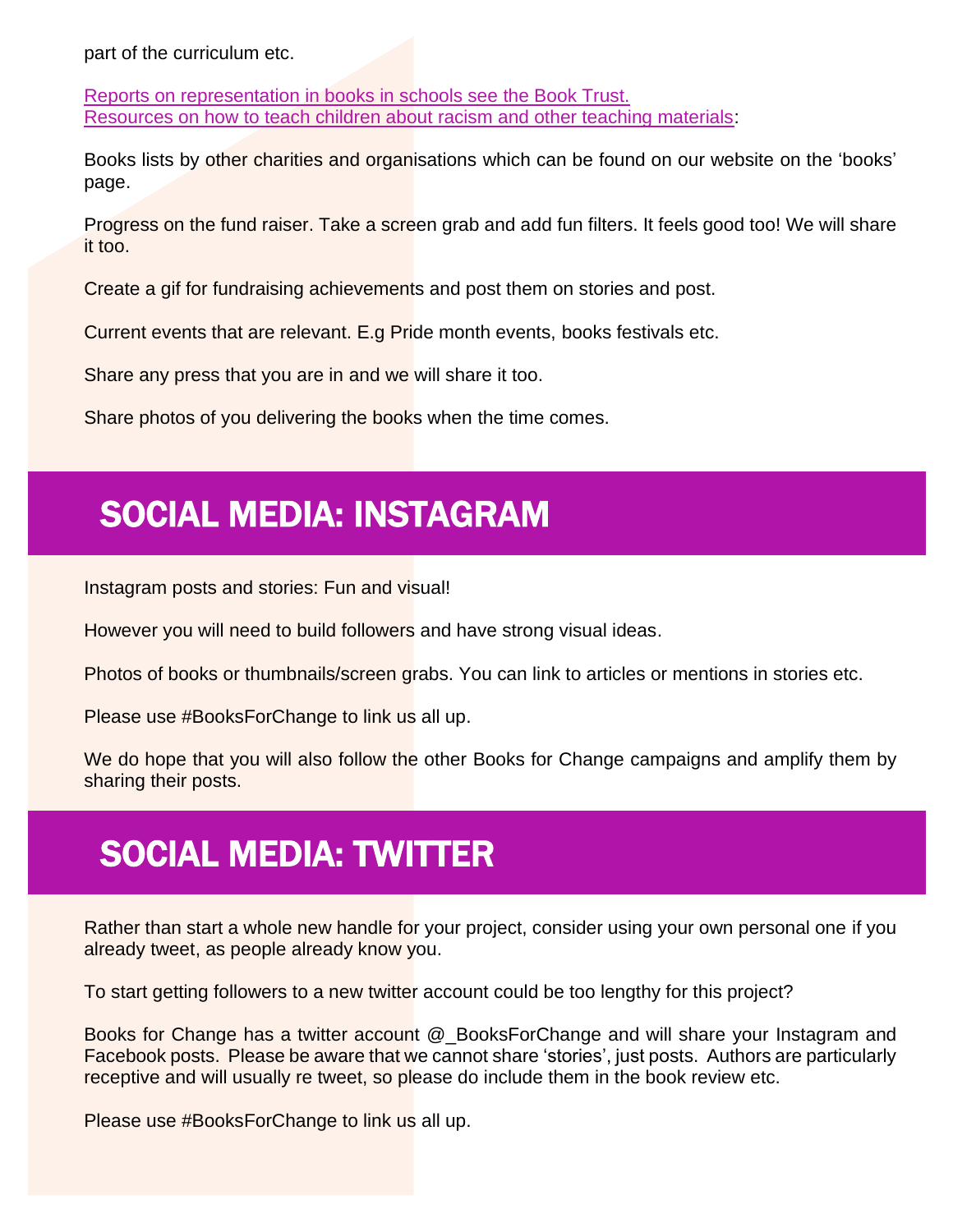### SOCIAL MEDIA: ACCESSIBILITY

We want to make sure that our campaigns are accessible as possible to everyone. There are some simple things that will help those people who use assistive technology to view all your posts.

Please always put an image description in brackets at the end of your Instagram posts and Facebook it helps those with visual impairments access your post.

Similar with tweets you can add 'alt text' this can be read by those with assistive technology.

When using hash tags please start each word with capitals otherwise it will come out as nonsense when listened to.

Please use accessible language or plain English or large chunks of text, if you are not sure you can use an online tool to check that you haven't used over complicated language. <http://www.hemingwayapp.com/> Try to use size 12 font and sub headings to make it easier to read.

If you are making a video, think about publishing it in You Tube or other platforms, so that those who need captioning, can request that.

#### EMAIL

It can be good to have an email account that you and the other organisers can share.

You can send press releases and emails to the schools from this account. It may be handy when you are buying the books to have an account, so you can keep track of orders receipts etc that you all have access to. We suggest [NameBooksforChange@....com](mailto:NameBooksforChange@....com)

# APPROACHING SCHOOLS

At some point in your project you will need to contact the schools, it is up to you and the relationship you have with them when you want to do this.

You can find their email addresses on their websites. Maybe you want to work with them to build this or just tell them after you have raised the money? They won't say no to free books! Maybe you know PTFA members or the Chair – would they be interested in supporting this?

The amount of involvement you want to have with the schools is up to you. You may want to consider the time of year and pressures for them. Does the class have a Whatsapp group you can send a message to?

> **Top tip** You may want to start a list of their names, addresses, emails, key people, as you will need it later when you distribute the books. Here is our suggested text when contacting the school after you have started the project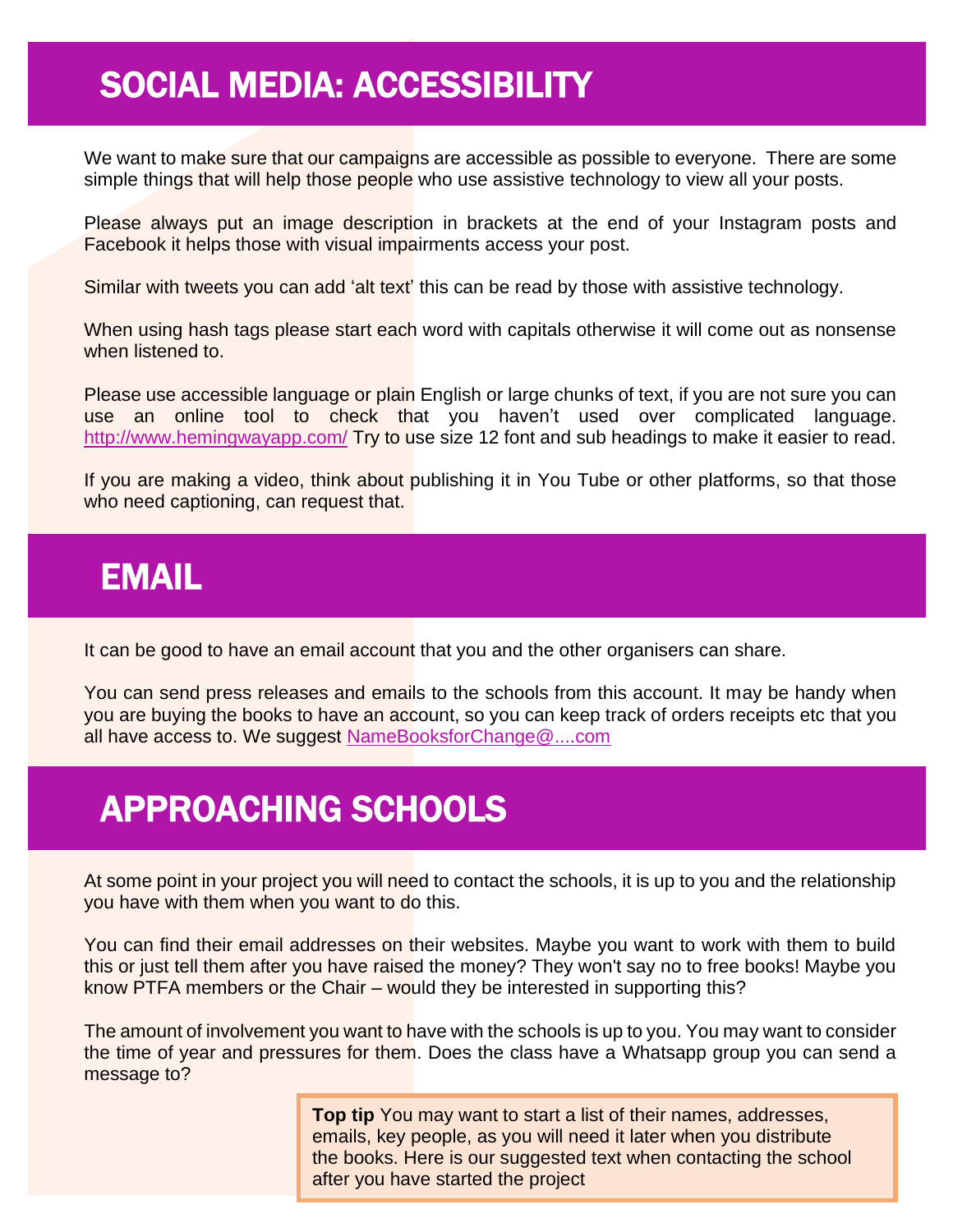#### Hello

We are two parents who have children at [School name]. In recent weeks we have been motivated by the Black Lives Matter/Books For Change movement to raise funds for diverse books for all [number] primary schools in the [ town] area.

We want to make sure our children know the history of struggle, resistance and hard-fought rights. We want to empower every child in our town to know that they can make a difference. We feel the starting point for this is through reading.

We would like to see [town's] school libraries stocking a diverse range of fiction and nonfiction, picture and fact books that include diverse characters of colour, strong female protagonists, boys that are not afraid to be different and voices from the LGBTQI community. We also want to include books that speak to children with disability, learning and neurological difference, to help overcome bullying and increase self acceptance. We have curated an age appropriate book list, that we hope will inspire teachers to start projects and stories that will absorb and inspire the children.

We have been blown over by the donations, offers of help, books suggestions and words of encouragement from local businesses, parents, grandparents, local teachers and librarians. There are many other Books for change projects around the country.

At the moment the fund stands at  $E$ [xxxx] which is just over  $E$ [xxx] per school. We have many books on our lists and are in the process of selecting and sourcing them as cheaply as possible, so we can send as many to you as possible!

We think it is likely we will be donating the books to you at [ term]. We will be back in touch to arrange a convenient time and safe way to drop them off.

We appreciate that the staff at the school are very busy and so all we ask is that if you think this is something your parents would be interested in supporting, maybe you could share our fundraising link below on your newsletters and social media channels.

[insert your fundraising link here] Facebook @[town]BooksForChange #BooksForChange Insta:

We look forward to donating the books to you, as soon as possible! Below is suggested text for your parents.

Best wishes during these difficult times [your names]

Suggested text for newsletters, FB etc Two local parents are raising money to buy and donate books to [town] Primary Schools including our school library.

The books will have a diverse range of characters of colour, strong female protagonists, boys that are not afraid to be different and voices from the LGBTQI community. They will also be including books that speak to children with disability, learning and neurological differences, to help overcome bullying and increase self acceptance. They have already raised £xxx that will mean £xxx worth of books for us already.

If you would like to find out more about the project they have a FB page '[Town] Books For Change'. They appreciate that you may be facing financial insecurity, but if you are interested in donating to the fund, please follow this link to their fundraising page.

[fundraising link]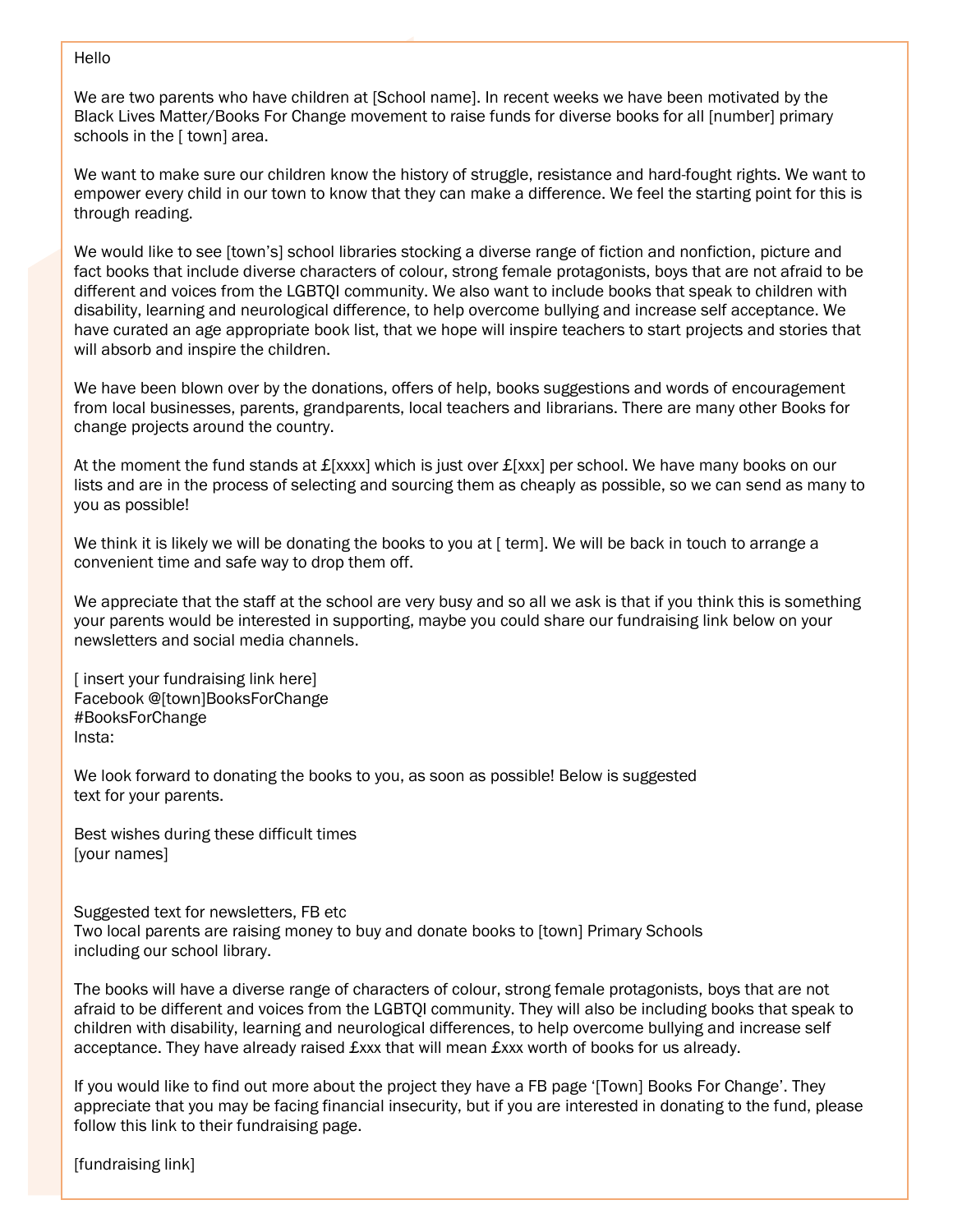### STOP PRESS!

Press release: If you want to raise awareness of your campaign consider contacting your local press. Local press usually have a news desk where various journalists will work from. Consider local BBC radio and other stations in your area, but you must be prepared to be interviewed and have the time to do this. Online magazines about your area? Event listings? Post to your local whatsapp groups or local area FB groups.

Here are some guides to writing a press release:

Wikihow [write a press release](https://www.wikihow.com/Write-a-Press-Release)

Guardian article [on how to write a press release](https://www.theguardian.com/small-business-network/2014/jul/14/how-to-write-press-release) 

Shopify [blog with template](https://www.shopify.co.uk/blog/how-to-write-a-press-release)

# LOCAL INTEREST

You may want to use your press release to send to other local links, newletters?

Other ways to grain local interest:

- Flyers and posters in shops.
- Contact the Bookclubs in your area.
- Community groups, e.g Women's Institute
- Places of worship and groups associated.
- Anti racism groups, local Pride, Disability Rights groups.
- Literary festivals, theatres etc
- Forest schools, Beach schools, Farm Schools, Early years settings
- Scouts/Brownies
- Your workplace
- Consider is there anyone interested in match funding what you have raised?

# FUNDRAISING

Folkstone books for change launched during the COVID lockdown and all our campaign was run on social media. Other campaigns fund raising ideas have included:

Children sponsored cycle ride Sponsored laps in the garden (children) Readathon Online raffle of donations from local businesses. Online DJ night live via Twitch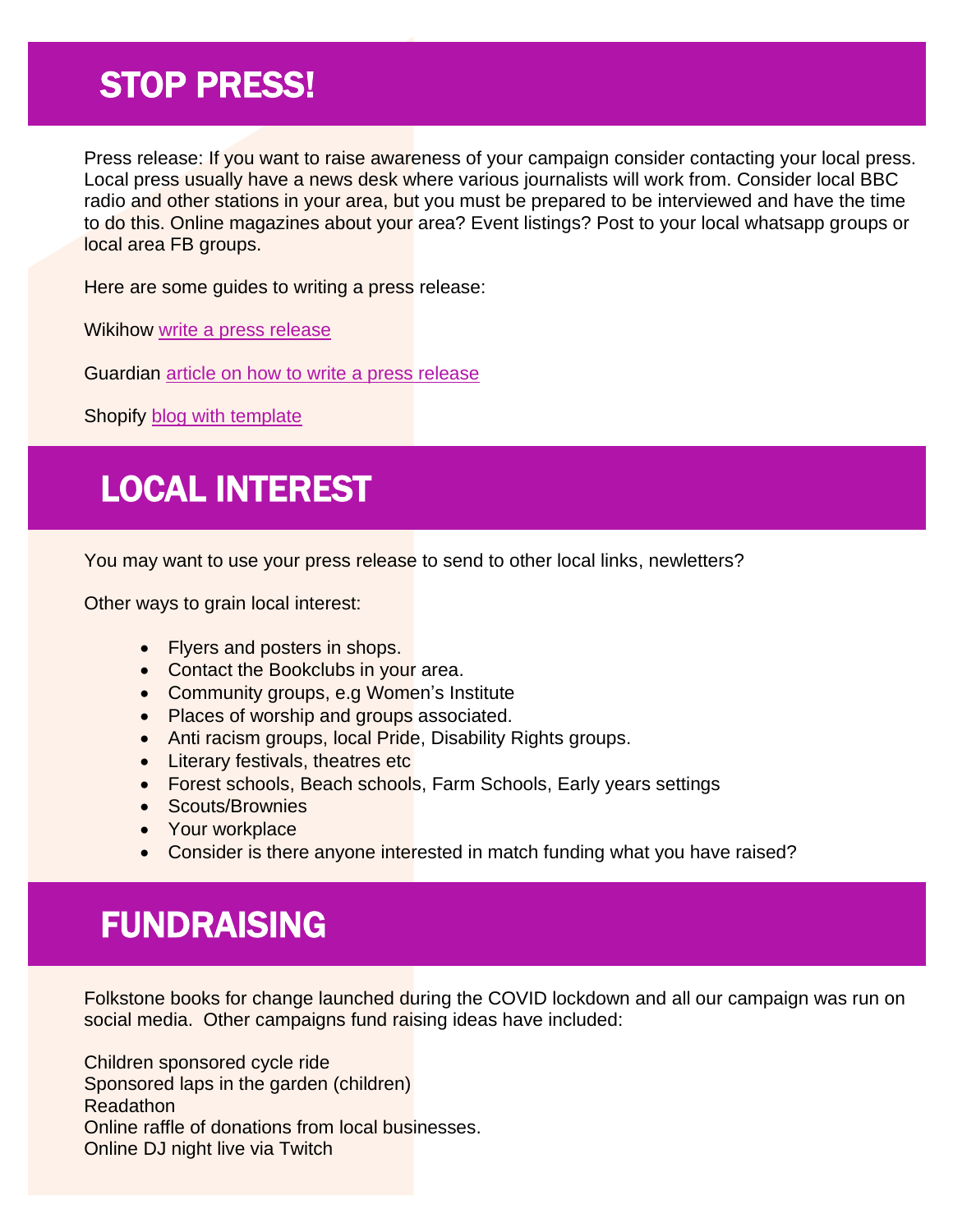[Virtual fund raising ideas during COVID](https://soapboxengage.com/blog/1863-virtual-fundraising-ideas) [100 ideas from Eventbrite \(USA\)](https://www.eventbrite.co.uk/blog/fundraising-ideas-ds00/) Some considerations about [Fundraising during COVID](https://www.fundraisingregulator.org.uk/more-from-us/resources/coronavirus-covid-19-public-fundraising-guidance)

If you wish to raise fund through putting in bids to local councils, national lottery and other funding bodies you may want to consider setting up your campaign more formally and you will require a bank account. We suggest you take advice on this from the Resource Center [based in Brighton](Resource%20Center%20based%20in%20Brighton) or [the](https://www.ncvo.org.uk/about-us/)  [NVCO](https://www.ncvo.org.uk/about-us/)

# BOOKS, BOOKS, BOOKS!

The fun bit. There are many wonderful books out there with fantastic characters and stories. There are many books suggestion lists on diversity themes out there. We have a page dedicated to 'books' on our website and key people or organisations to follow to get inspiration from and reviews. We have also suggested places to buy them from.

There are so many wonderful books and you have a limited budget, how do you choose? Discuss and think about why you are doing this, what is motivating you? What are the issues you have encountered? You will start to identify your criteria. Ours? We wanted books that children could see themselves mirrored in and a window to other experiences. Books that speak about the way rights were fought for and empower children to think they can make change. You may have a different set of criteria. It will be useful, as you have hard choices! Please do come back to us if you are still unsure we do have our lists we based our decisions on.

Folkestone Books for Change bought the majority from Letterbox Library, they offer various discounts based on how much you spend. Other campaigns have teamed up with their local independent book shop and negotiated a discount or even at cost.

Please be open and clear when spending the money with each other in the group so that all the money can be accounted for.

**Storage:** Please consider how and where you are going to store the books. Think about social distancing restrictions at the moment. At some point you will need to box up your donations and deliver them to the schools.

**Distribution:** Consider writing about Books for Change and yourselves in a letter or email to the school about your journey and your contact details – you may receive thanks from the children. We have Books for Change stickers that we would like you to put in the cover so that parents and schools can read about the campaigns and discover further resources. The school may want to take this project further. Please direct them back to www.booksforchange.co.uk, we offer storytelling workshops and discussion using the books to embed them in the schools.

Use the opportunity to share your success on social media and press. Take photos of the delivery exchange and share with the Books for Change community and all those that donated to you.